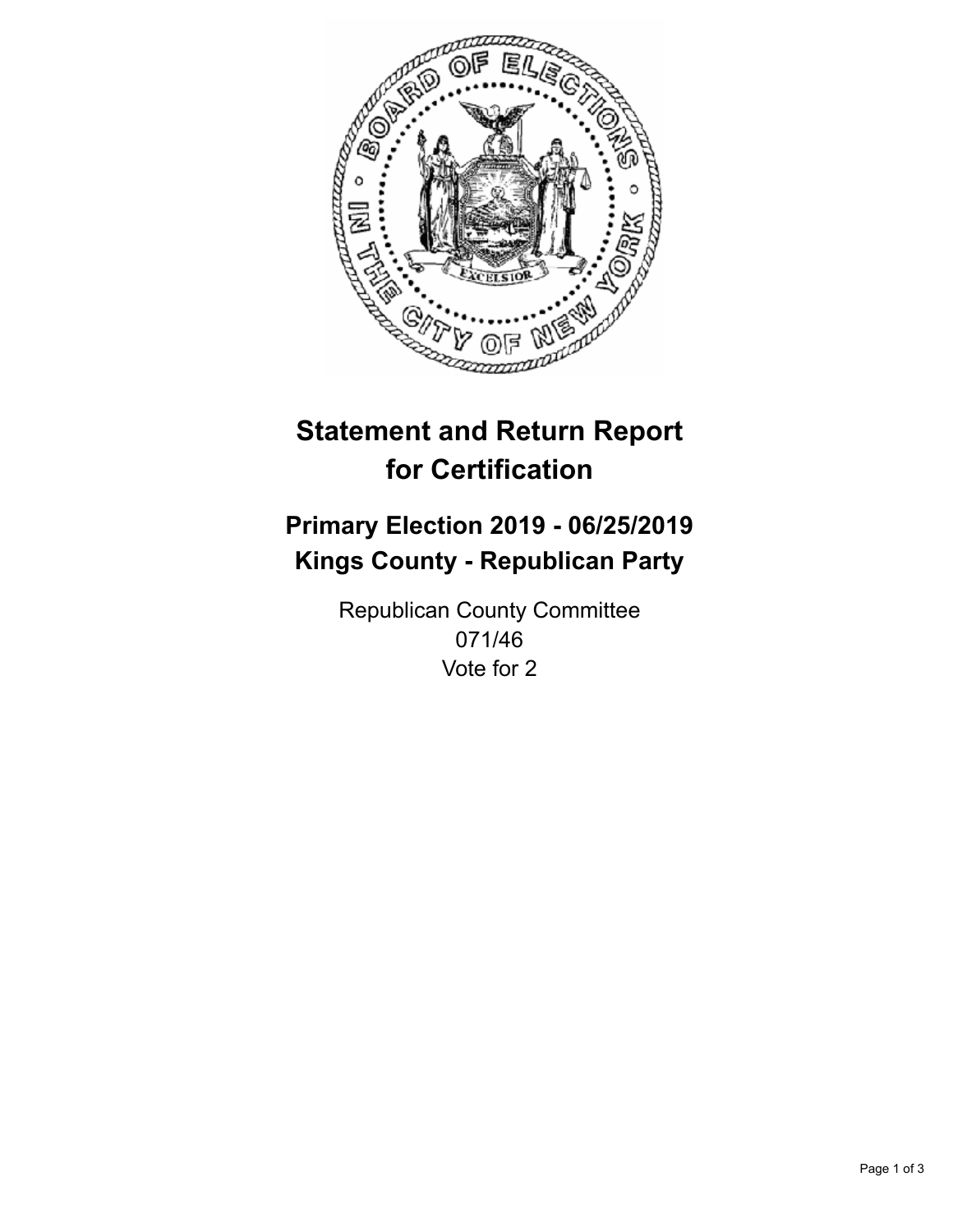

## **Assembly District 46**

| <b>PUBLIC COUNTER</b>                                    | 15       |
|----------------------------------------------------------|----------|
| <b>MANUALLY COUNTED EMERGENCY</b>                        | 0        |
| ABSENTEE / MILITARY                                      |          |
| AFFIDAVIT                                                | $\Omega$ |
| <b>Total Ballots</b>                                     | 16       |
| Less - Inapplicable Federal/Special Presidential Ballots | 0        |
| <b>Total Applicable Ballots</b>                          | 16       |
| <b>GEORGE R. PREZIOSO</b>                                | 7        |
| VICTORIA J. DISALVO                                      | 7        |
| <b>JOANNE GATTO</b>                                      | 5        |
| LINDA CONTI                                              | 10       |
| <b>Total Votes</b>                                       | 29       |
| Unrecorded                                               | 3        |